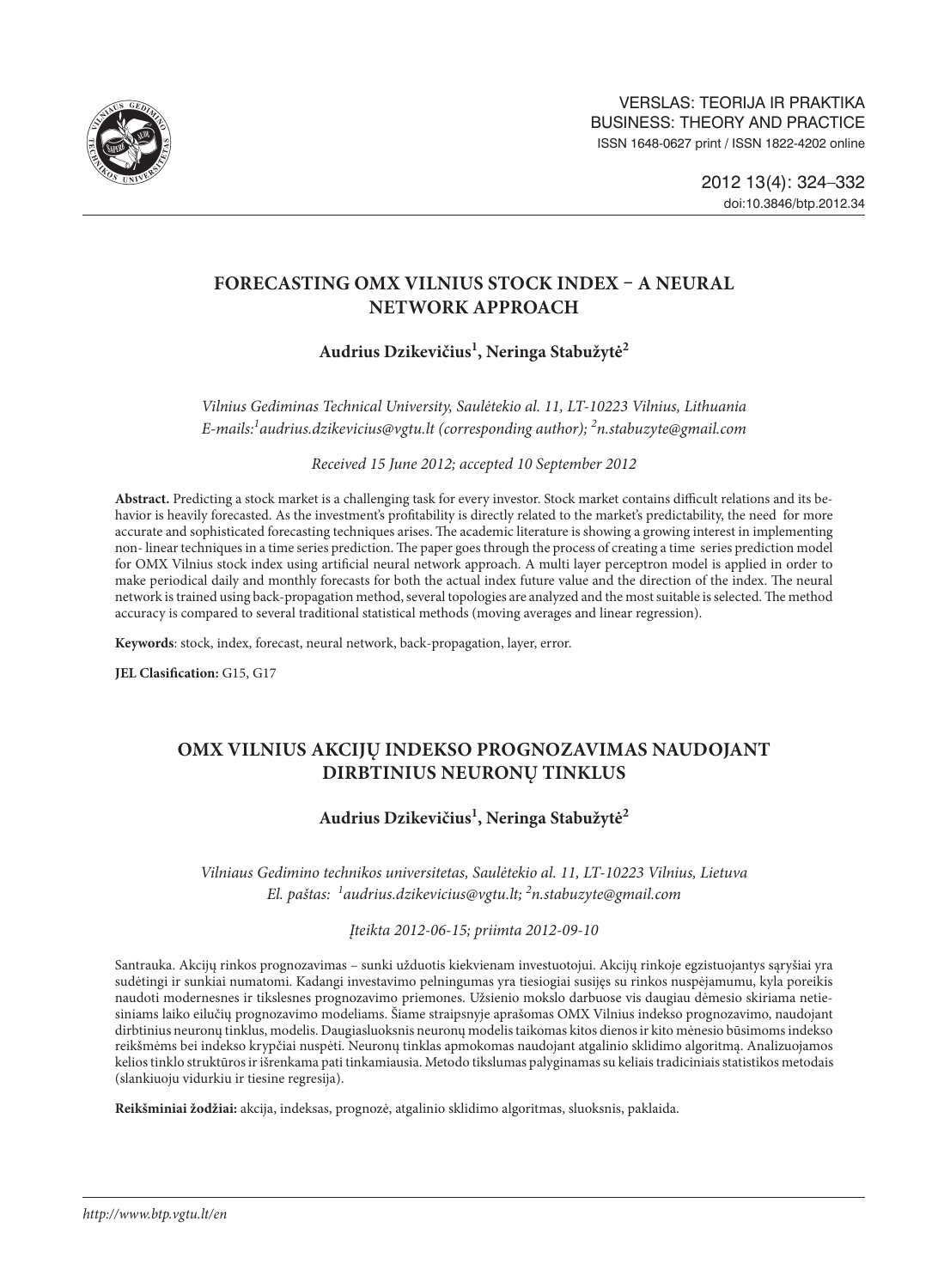## **1. Introduction**

Stock market prediction brings a lot of discussion between academia. First of all negotiations arise whether future prices can be forecasted or not. One of the first theories against ability to forecast the market is Efficient Market Theory (EMH). It states that current prices "fully" reflect all available information so there is no possibility to earn any excess profit (Fama 1970). Another important statement was made several years later announcing, that stocks take a random and unpredictable path, stock prices have the same distribution and are independent from each other, so past movement cannot be used to predict the future (Malkiel 1973).This idea stands for Random Walk Theory. According to these statements no one investor could profit from the market without additional unpublicized information or undertaking additional risk. But these theories are facing critics and negotiations that during the time prices are maintaining some trends so it is possible to outperform the market by implementing appropriate forecasting models and strategies.

Researchers provide many models for stock market forecasting. They include various fundamental and technical analysis techniques. Fundamental analysis involves evaluating all the economy as a whole, analyzing exogenous macroeconomic variables, the root is based on expectation. On the contrary, technical analysis is using historical data, such as price and volume variables, preprocessing this data mathematically and making future forecasts rooted in statistics.

Financial time series forecasting brings a lot of challenges because of its chaotic, difficult, unpredictable and nonlinear nature. The most traditional methods are made under assumption that relation between stock price and certain variables is linear. There is evidence that these techniques, such as moving average, do not have acceptable accuracy (Dzikevičius *et al.* 2010). Most popular linear dependencies are simple moving averages, exponential moving averages and linear regression.

One of the newest approaches to forecast dynamic stock market nature is looking for non- linear techniques such as artificial neural networks (ANN). These methods, inspired by human brain, have an ability to find non- linear patterns, to learn from past and generalize. Neural networks are widely used in physical sciences but the popularity is rising in the financial field as well. The main research paper target is to evaluate the neural network ability to forecast stock market behavior by implementing a multi- layer perceptron (MLP) model to predict stock market index OMX Vilnius (OMXV) future movements (actual value and direction of the index). The model's accuracy is compared with several traditional linear models (moving average and linear regression).

The organization of this paper is as follows. The second section provides a brief review of previous researches, the third parts describes data and chosen methodology, the fourth part presents empirical results. The last section provides a brief summary and conclusions.

### **2. Literature review**

The born year of neural network method can be called the year 1958, when the first neural network structure was defined. It was called perceptron (Rosenblatt 1958). Another important date is the year 1986. The authors introduced the 'back-propagation' learning algorithm that still nowadays is the most popular and will be discussed in a more detailed way in the next section (Rumelhart *et al.* 1986).

Nowadays modern ANN use of field is really wide: it includes biological, physical science, industry, finance, etc. There are four main reasons of such increasing popularity of use (Zhang *et al.* 1998). First of them is that oppositely from the other traditional methods ANN have very few assumptions, because they are learning from examples and capturing functional relationships. The second advantage is generalization – the ability to find the unseen part of population from a noisy data. Thirdly, ANN are very good functional approximations and the last one is non-linearity. On the other hand, these models also have some weaknesses: they need training, a large data set and a time for experimenting with the most suitable topology and parameters.

There is a really wide list of ANN applications in finance field. ANN approach can be used to forecast inflation rate (Catik, Karacuka 2012), estimating credit risk (Boguslauskas, Mileris 2009), evaluating foreign direct investment (Plikynas, Akbar 2005), etc. Zhang *et al.* (1998) provides a detailed summary of modeling issues of ANN use in forecasting.

The ability of forecasting stock market is also broadly discussed and results are quite acceptable. A variety of stock market indexes is analyzed using neural network approach. It includes such indexes as BEL 20 (Belgium stock market), BSE Sensex (Bombay stock market index), S&P CNX Nifty 50 (India stock market index), ISE National 100 (Istanbul stock market index), KLCI (Malaysia stock market index), IGBM (Madrid stock market index), TSE (Taiwan stock market index), Tepix (Iran stock market index) , etc. The summary of these researches is provided in Table 1. As it is seen from Table 1, there is a list of evidences that ANN can be used successfully in stock market prediction. The majority of these researches described below select inputs (variables) as lagged values of the dependant variable on different periodicity. Some of them combine both historical data and macroeconomic, fundamental data.

There are evidences that Lithuania's stock market index OMXV was analyzed before. It includes implementing a set of GARCH models for this index (Teresienė 2009), the effect of macroeconomic variables on the index was analyzed by Tvaronavičienė and Michailova (2006), in 2009 by Pilinkus and one year later by Baranauskas (2010).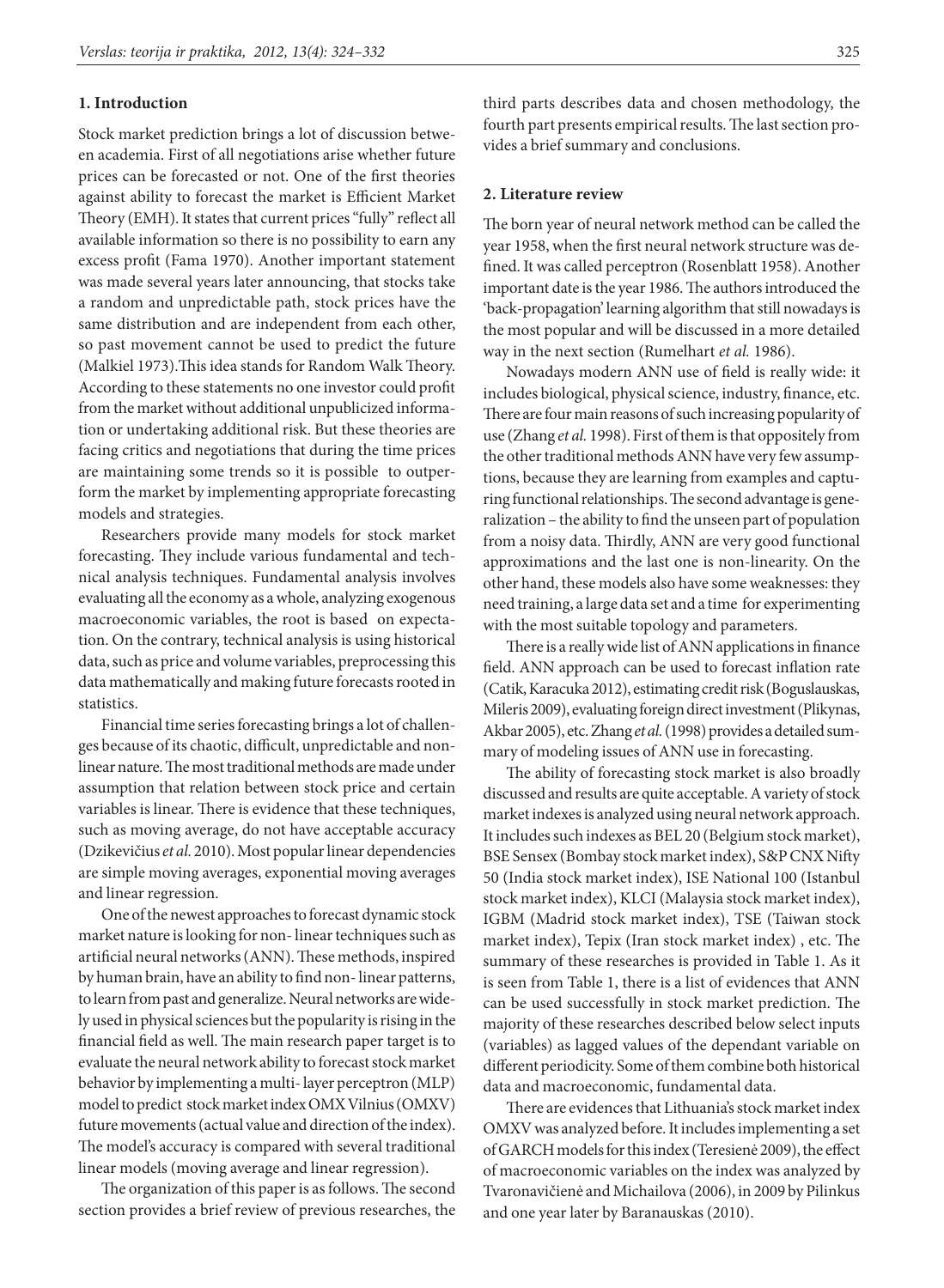| Author                                                              | Publishing<br>data (Year) | Index<br>ticker                | Object                                                                       | Data set                                            | Method<br>applied                                                                        | Results                                                                                                                                                      |
|---------------------------------------------------------------------|---------------------------|--------------------------------|------------------------------------------------------------------------------|-----------------------------------------------------|------------------------------------------------------------------------------------------|--------------------------------------------------------------------------------------------------------------------------------------------------------------|
| Lendasse, De<br>Bodt, Wertz,<br>Verleysen                           | 2000                      | <b>BEL 20</b>                  | Forecasting<br>the tendency of<br><b>BEL 20</b>                              | 2600 daily<br>index data                            | MLP with 1<br>hidden layer<br>and 5 hidden<br>neurons                                    | Average 65.30%<br>accurate<br>approximations<br>of the sign                                                                                                  |
| Thenmozhi                                                           | 2006                      | <b>BSE</b><br><b>SENSEX</b>    | Forecasting<br>daily returns of<br><b>BSE SENSEX</b>                         | 3667 daily<br>returns of the<br>index               | MLP with 1<br>hidden layer<br>and 4 hidden<br>neurons                                    | 96.6% accuracy of<br>testing data                                                                                                                            |
| Desai, Joshi,<br>Juneja, Dave                                       | 2011                      | <b>S&amp;P CNX</b><br>Nifty 50 | Forecasting the<br>daily direction<br>of S&P CNX<br>Nifty 50                 | Daily<br>index data<br>$01.09.2009 -$<br>30.04.2011 | MLP with 1<br>hidden layer<br>and 20 hidden<br>neurons                                   | ANN based<br>investment strategy<br>outperformed "buy<br>and hold" strategy                                                                                  |
| Kara,<br>Boyacioglu,<br>Baykan                                      | 2011                      | <b>ISE</b><br>National<br>100  | Forecasting the<br>daily direction<br>of ISE National<br>100 index           | 2733 daily<br>index data                            | MLP with 1<br>hidden layer<br>with various<br>numbers of<br>hidden neurons               | Average accuracy<br>75.74%                                                                                                                                   |
| Aris,<br>Mohamad                                                    | 2008                      | KLCI                           | Forecasting the<br>direction of<br>KLCI index                                | 5254 daily<br>index data                            | MLP with 1<br>hidden layer<br>and 1,2 or 4<br>hidden neurons                             | ANN model<br>outperforms moving<br>average                                                                                                                   |
| Fernandez-<br>Rodriguez,<br>Gonzalez-<br>Martel,<br>Sossvila-Rivero | 2000                      | <b>IGBM</b>                    | Forecasting<br>future IGBM<br>index value and<br>sign prediction             | Daily<br>index data<br>$02.10.1991 -$<br>15.10.1997 | Feedback<br>network                                                                      | Sign predictions range<br>54-58%, trading<br>strategy based on<br>ANN outperforms<br>"buy and hold"<br>strategy in "bear"<br>and "stable" market<br>episodes |
| Chen, Leung,<br>Daouk                                               | 2003                      | <b>TSE</b>                     | Forecasting<br>the direction of<br>TSE index after<br>3, 6, and 12<br>months | Daily index<br>data 1982-1992                       | Probabilistic<br>neural network,<br>Generalized<br>methods of<br>moments.<br>random walk | PNN outperforms<br>GNN and random<br>walk                                                                                                                    |
| Panahian                                                            | 2011                      | <b>TEPIX</b>                   | Forecasting<br>future trend of<br>TEPIX index                                | Daily index<br>data 2007-2010                       | MLP with 1<br>hidden layer<br>and 3 hidden<br>neurons and<br>multiple<br>regression      | ANN model<br>outperformed<br>multiple regression<br>model                                                                                                    |

**Table 1.** Summary of previous stock market index modeling issues using ANN forecasting

Traditional statistical methods of forecasting stock market using moving averages were discussed by Dzikevičius and Šaranda (2010) on the OMX Baltic Benchmark and S&P 500 index. The results revealed that every market is specific and needs a detailed analysis to find the most appropriate parameters for every forecasting technique. In our research ANN model forecasting accuracy is also compared with moving averages approach.

## **3. MLP model, data and methodology**

#### **3.1. MLP structure**

Artificial neural networks were inspired by biological science – more exactly by human brain structure. Human brain and nervous system is composed of small cells called neurons. First of all, human body receives a signal from environment, and then the signal is transformed by the recep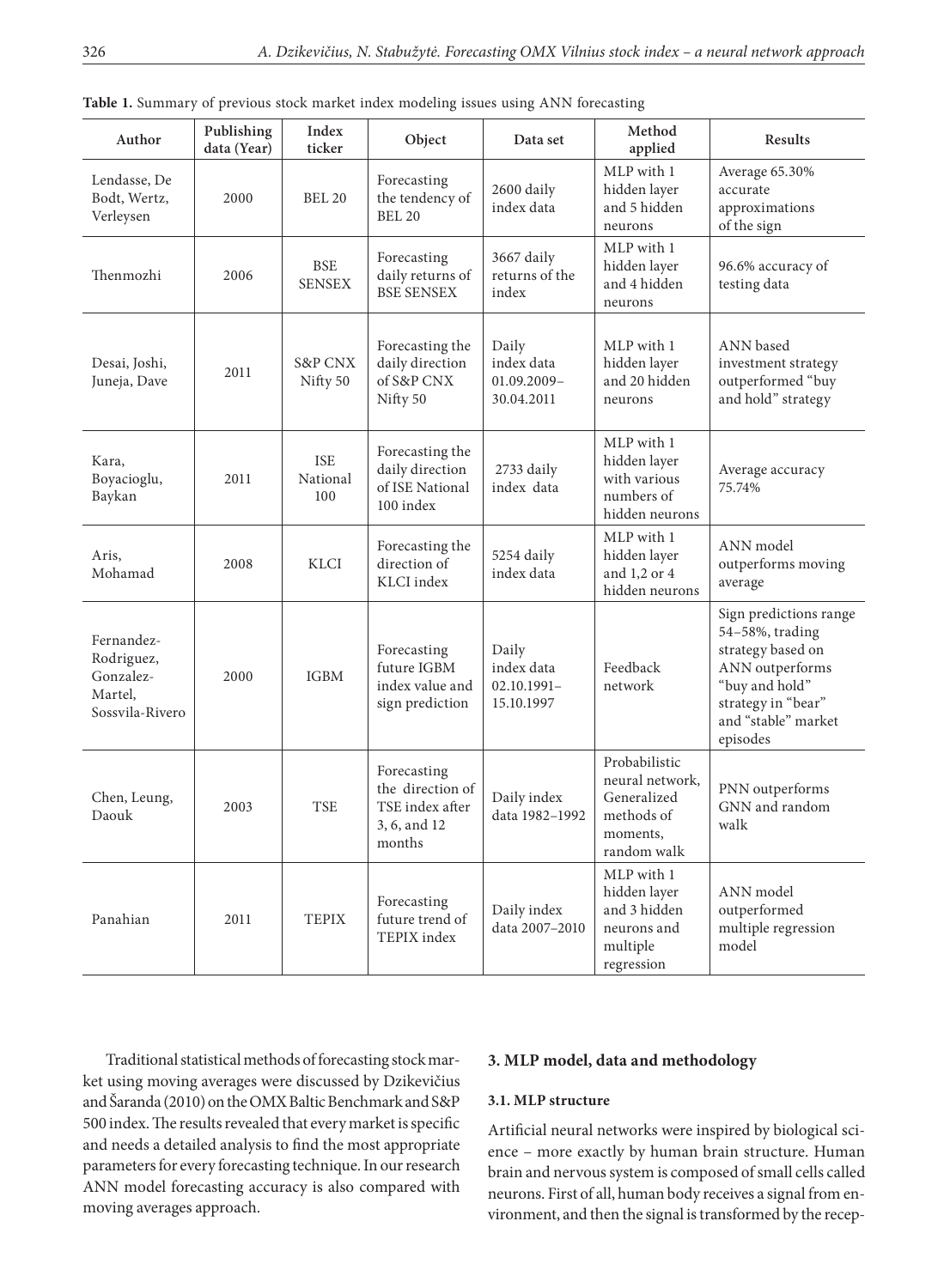tors into an electric impulse and goes to neuron. Evaluation of the signal is analyzed inside the network and impulse is sent out as an effect. Neurons are connected through the synapses and are able to communicate through them. Learning is a process of adjusting old synapses or adding new ones by using some functions. A simplified structure of this process is provided in Figure 1. The process of transferring inputs to the outputs can be expressed mathematically. Practically it can be implemented using various computer programs software.



**Fig. 1.** Simplified structure of an artificial neural network

The basic ANN structure consists of artificial neurons that are grouped into layers. A structure of one neuron (perceptron) is presented in Figure 2.



**Fig. 2.** Structure of one artificial neuron (perceptron)

Here *X1*, *X2*, …*Xi* , e called neuron's inputs. Every connection has its weight attached  $W_{ij}$  where j is the number of the neurons and i stands for the i-th input. Weights can be both positive and negative. The neuron sums all the signals it receives by multiplying every input by its associated weight:

$$
h_j = \sum \Big( W_{ij} \cdot X_i \Big) \tag{1}
$$

This  $h_i$  is often called the summing node. This output  $h_i$  goes to the next step through an activation function (sometimes it is called a transfer function  $f$ ):

$$
O_j = f(h_j) = f(\sum(W_{ij} \cdot X_i)) \tag{2}
$$

Activation function  $f$  in most cases is non-linear. It gives the final output  $O_i$ . The activation function is chosen according to specific needs: the most popular function is sigmoid (logistic) function:

$$
f\left(x\right) = \frac{1}{1 + e^{-x}},\tag{3}
$$

and hyperbolic tangent function:

$$
f(x) = \frac{e^x - e^{-x}}{e^x + e^{-x}}.
$$
 (4)

These functions are most widely used because of their easy differentiability but other variants are also possible. Linear (identity) function can be used as well.

A structure of several perceptrons and their connections is called a multi – layer perceptron model (MLP). It is typically composed of several layers of neurons. In the first layer the external information is received and it is called an input layer. The last layer is the output layer where the answer of the problem is achieved. These two layers are separated by one or more layers (called hidden layers). If all the nodes are connected from lower to higher layers, the ANN is called a fully connected network. The network is called a feedforward if no cycles or loops of connections exist. There are other types of ANN, but our research focuses on the most traditional feedforward MLP which structure is provided in Figure 3.



**Fig. 3.** A typical feedforward neural network (MLP)

The amount of neurons in every layer may have different specifics and the number of hidden layers can be also from zero to tens or more. The MLP structure depends on the nature of every specific data.

## **3.2. The Back-propagation algorithm**

In order to find the most appropriate weights  $W_{ii}$  the ANN requires learning procedure. Supervised learning is the most common type. The aim of it is to provide neural network with many previous examples so that it could find the best approximation. The network must be provided with input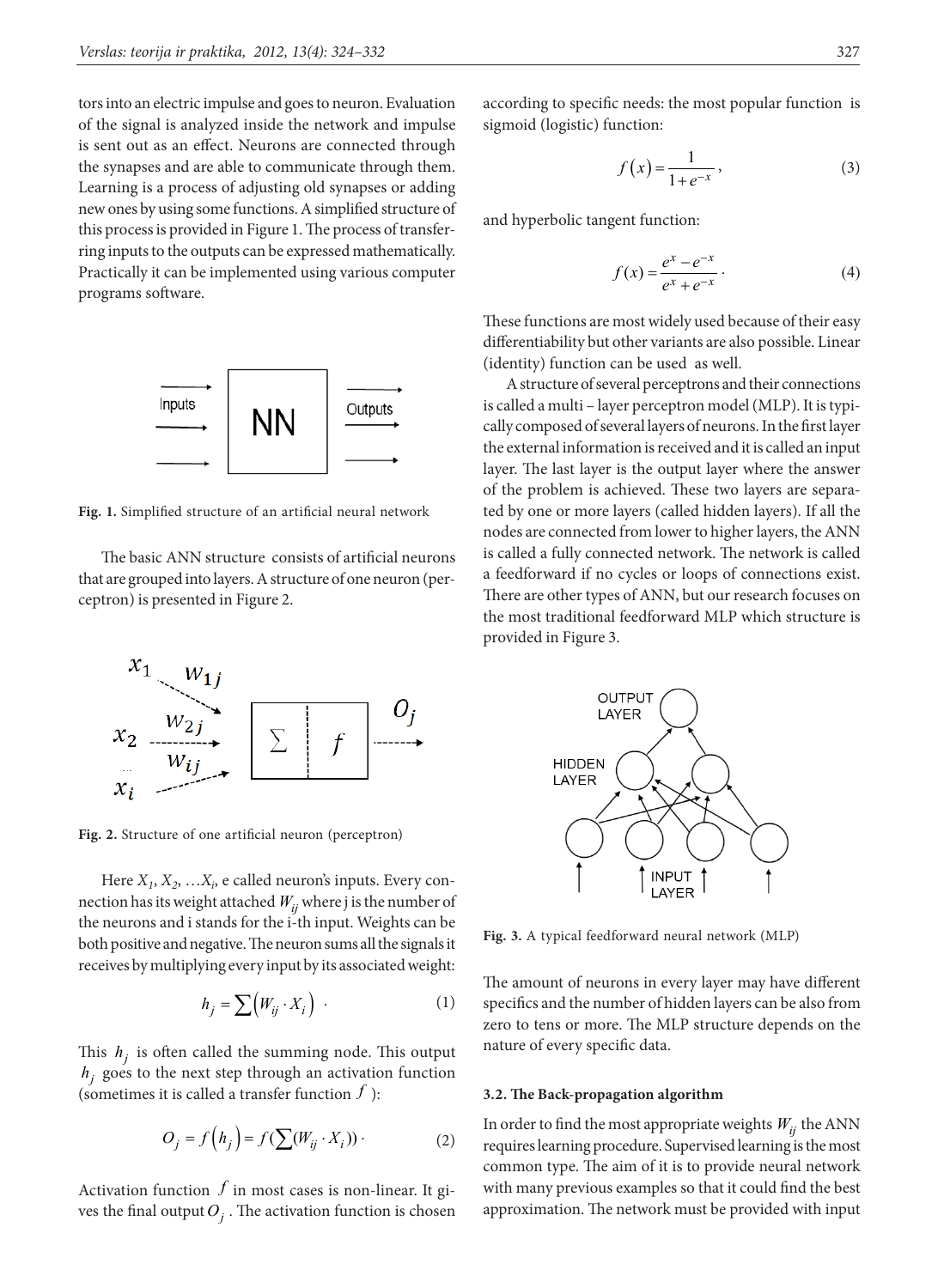values together with corresponding output values. Through the iterative process the network is adjusting values while the acceptable approximation is reached. The process is called supervised learning, and a set of examples – training set. The literature provides more other types of learning algorithms, but this research focuses on back-propagation learning algorithm.

The idea of this algorithm is to adjust the weights in a way that error between desired output (target)  $d_i$  and actual output  $y_i$  ould be reduced:

$$
E = \frac{1}{2} \sum (y_i - d_i)^2.
$$
 (5)

First of all, partial derivatives of the error according to

the weights are calculated:  $\frac{\delta}{\delta}$  $\eth w_{ij}$ *E*  $\frac{v}{w_{ii}}$  for all output neurons and hidden neurons. The size of weight changes can be determined by learning rate α (values between 0 and 1), and the weights are adjusted according to the formula until the convergence of error function is reached:

$$
W_{new} = W_{old} - \alpha \cdot \frac{\delta E}{\delta W_{old}}.
$$
 (6)

The learning rate controls the speed of the convergence: if it is small the process becomes slower and using a large value of  $\alpha$  the error function  $E$  ay not converge.

## **3.3. Steps in implementing MLP model**

Before implementing the MLP method several characteristics must be decided:

- Input selection. It is necessary to choose such variables that have a prediction power to the output. In time series forecasting the most common inputs are various periods lagged values of the dependable variable.
- The number of outputs. This selection is directly related to the problem of what the object of forecasting is.
- Data preprocessing (normalization). In order to make the training process easier, data can be scaled. If the network uses such activation functions as sigmoid or hyperbolic tangent, it is necessary to make the data from the same range. Data preprocessing can include logarithmic, linear transformation or statistical normalization.
- The NN architecture. A number of hidden layers and a number of neurons in each layer need to be decided. Previous researches reveal that in most cases one hidden layer is sufficient. The amount of hidden neurons is some kind of experiment to find the best results.
- Activation function. This function describes a relationship between inputs and outputs in the one neu-

ron and the whole network. The literature reveals that the most common activation function used is sigmoid function but it is advisable to test several of them.

- The NN training. Using back-propagation training algorithm learning rates, momentum and number of iterations parameters can be chosen. The best practice also comes from the experience by testing several parameters combination of every specific data.
- The training and testing data. Once the learning process is done by providing the network with training data (examples), the accuracy of this model should be evaluated by providing it with new data. The network makes forecasting using new inputs (testing set) and the accuracy is evaluated by comparing the actual value with the output. All the current data should be provided in two proportions. The most widely used proportion is 90% of training data and 10% of testing data.
- Performance measures. The most frequently used tools for evaluating forecasting accuracy are: Mean Absolute Deviation (MAD), the Sum of Squared error (SSE), Mean Square error (MSE) and Mean Absolute Percentage Error (MAPE):

$$
MAD = \frac{\sum |Y_t - F_t|}{N},\tag{7}
$$

$$
SSE = \sum (Y_t - F_t)^2, \qquad (8)
$$

$$
MSE = \frac{\sum (Y_t - F_t)^2}{N},\tag{9}
$$

$$
MAPE = \frac{1}{N} \sum \left| \frac{Y_t - F_t}{Y_t} \right|.
$$
 (10)

Where  $Y_t$  is an actual value and  $F_t$  value is forecasted. These formulas can be used for evaluating the accuracy of actual index forecasts. In order to evaluate the accuracy of forecasting index direction, Sign Prediction correctness (SP) metric is involved:

$$
SP = \frac{\sum (Correct \, sign \, predictions)}{Total \, predictions} \tag{11}
$$

The prediction sign is evaluated by taking a difference of two consequent forecasted future values and comparing it to the actual market index movement of the targets.

There are arguments in the literature that the prediction of market index sign in the future is more important than the prediction of actual value. In our research both cases are included.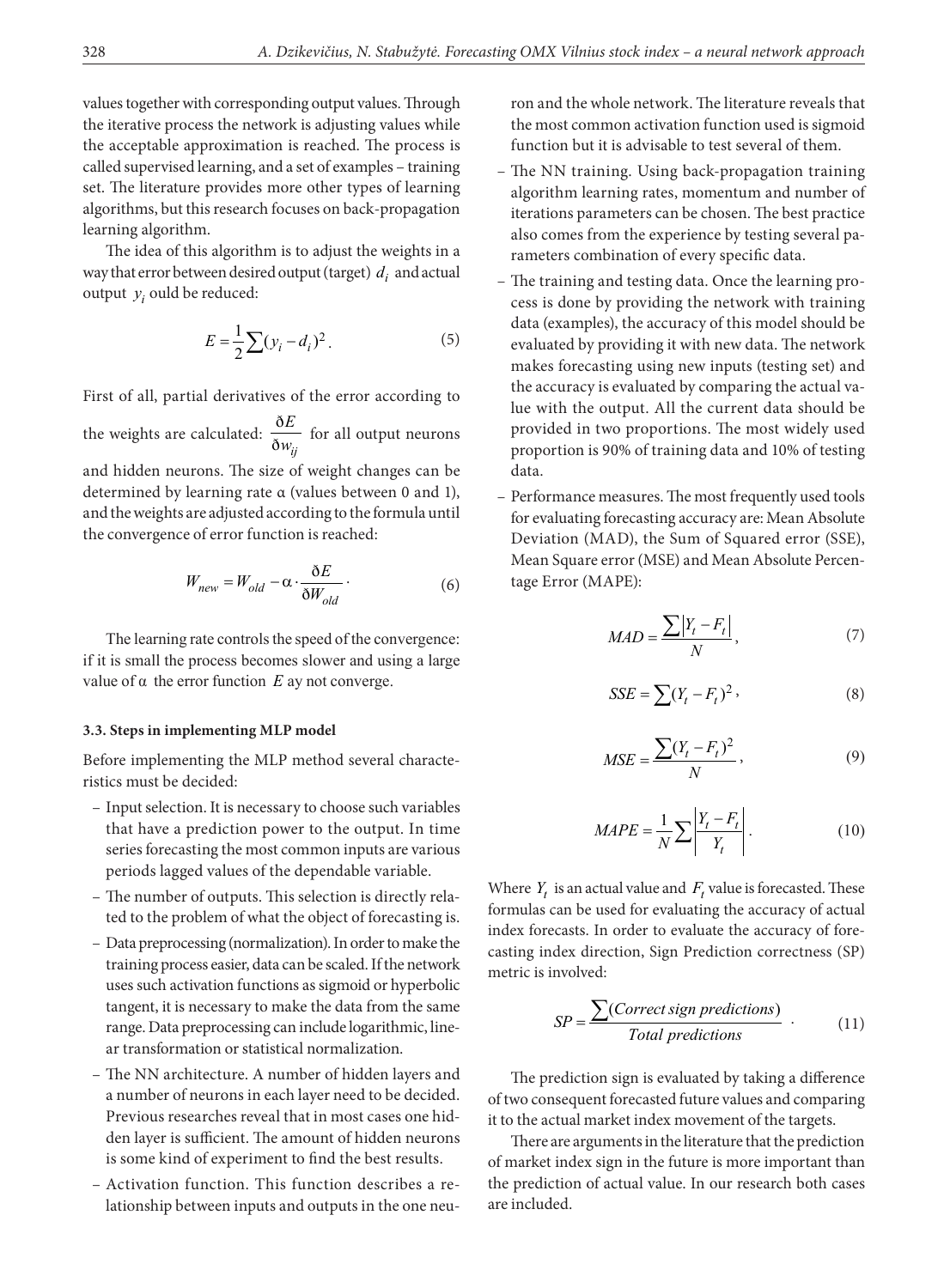#### **3.4. Data and methodology**

The research focuses on the predictability of OMX Vilnius Stock Index. OMXV – a capitalization weighted index that includes all the shares listed on the Main and Secondary lists. Daily historical data is taken from the official stock exchange site NASDAX OMX (Vilnius Stock exchange, [http://](http://www.nasdaqomxbaltic.com) [www.nasdaqomxbaltic.com\)](http://www.nasdaqomxbaltic.com). The period investigated is 01.01.2000–30.04.2012. The data is analyzed through two periodicities: daily data (3605 of data points) and monthly data (150 data points). Statistical information about OMXV is provided in Table 2.

**Table 2.** Statistics of OMXV

|  |  | Min   Max   Mean   St.dev.   Kurt.   Skew.               |  |
|--|--|----------------------------------------------------------|--|
|  |  | $3605$   63.18   591.44   249.15   151.22   -1.22   0.39 |  |

On every periodicity the data is divided into two sets: historical data (or training data) and forecasting data (testing data) that is known and used to evaluate the accuracy of predictions. The predictability is evaluated for the actual value forecasting and for the future movement (sign) forecasting. The proportion of historical and forecasting data is approximately taken as 90% and 10%. So, daily data consists of 3245 historical and 360 testing data sets. Monthly data: 135 historical data and 15 testing data.

We use such forecasting tools: Simple Moving Average (SMA), Multiple regression and several structures of MLP (learning algorithm is back-propagation) in order to make daily and monthly predictions for the actual value and the movement of the index. As the input or variables from the previous 4 period lagged values of the index are used (4 lagged daily values and 4 lagged monthly values). The accuracy is compared using (7)–(11) formulas.

The prediction using Simple Moving Average (SMA) is done under assumption, that forecasted value of the fifth period is equal to the average of last four periods:

$$
SMA = \frac{\sum_{t=1}^{n} Y_t}{n} = A_t,
$$
\n(12)

$$
F_{t+1} = A_t. \tag{13}
$$

Multiple regression forecast is calculated under assumption that the fifth period index value is dependent variable from the previous lagged four periods values.

As in some MLP cases sigmoid and hyperbolic tangent functions are used, the data is preprocessed using linear transformation to the interval [a,b]. In the sigmoid case: [0,1], hyperbolic tangent case: [-1;1].

$$
X_n = \frac{(b-a) \cdot (x_0 - X_{\min})}{(X_{\max} - X_{\min})} + a \,. \tag{14}
$$

Calculations are done with MS Excel 2007 and MATLAB R2009B, Neural Network Toolbox.

#### **4. Empirical results**

#### **4.1. Daily forecasting**

The accuracy of forecasting future daily values was evaluated by traditional multiple regression, simple moving average and 12 MLP models containing different structures and transfer functions. The forecasting ability was evaluated for both the prediction of actual value and also the sign of future index movement. All MLP structures contained 1 hidden layer and the number of hidden neurons varied from 1 to 6. Learning rate α was chosen to be 0,1 because other combinations did not improve the results. Every MLP model used 3000 epochs (iterations) to train. The empirical results are provided in Table 3. As it is seen from the results, the lowest forecasting error for the actual index value was achieved by using MLP model with one hidden layer and 2 hidden neurons with the selection of log-sigmoid transfer function. The results are very similar to the multiple regression results. Nevertheless, this MLP model outperforms multiple regression method according to all types of errors calculated, the difference is very slow. For this reason standard deviation of absolute percentage error is calculated. For the multiple regression case the standard deviation of absolute percentage error is 0.01030. and for the MLP model (1 hidden layer with 2 hidden neurons and log sigmoid transfer function ) it is 0.01028. So, the second case provides a little bit more stable forecasts. The graph of the absolute percentage error for this case is provided in Figure 4 showing the error for every of 350 predictions of the future index actual value.

As the results reveal, the simple moving average was the least accurate forecasting technique for future daily values.

The best accuracy for prediction of future index direction achieved was 53.06 % using MLP with one hidden layer and selection of 1 neuron (both transfer functions) and also with selection of the hyperbolic tangent transfer function and 5 neurons in 1 hidden layer. All forecasting techniques for index direction provide approximately 50% of correct predictions and that is quite a poor result.

#### **4.2. Monthly forecasting**

Monthly forecasting results are found to be really unacceptable. The main reason could be a cause of the lack of training set (historical data used to construct the model). Only 135 historical samples were used to predict 15 future values. The results are provided in Table 4.

The empirical results reveal that all MLP structures were unsuccessful in predicting future index values. The lowest forecast error for the actual value was achieved by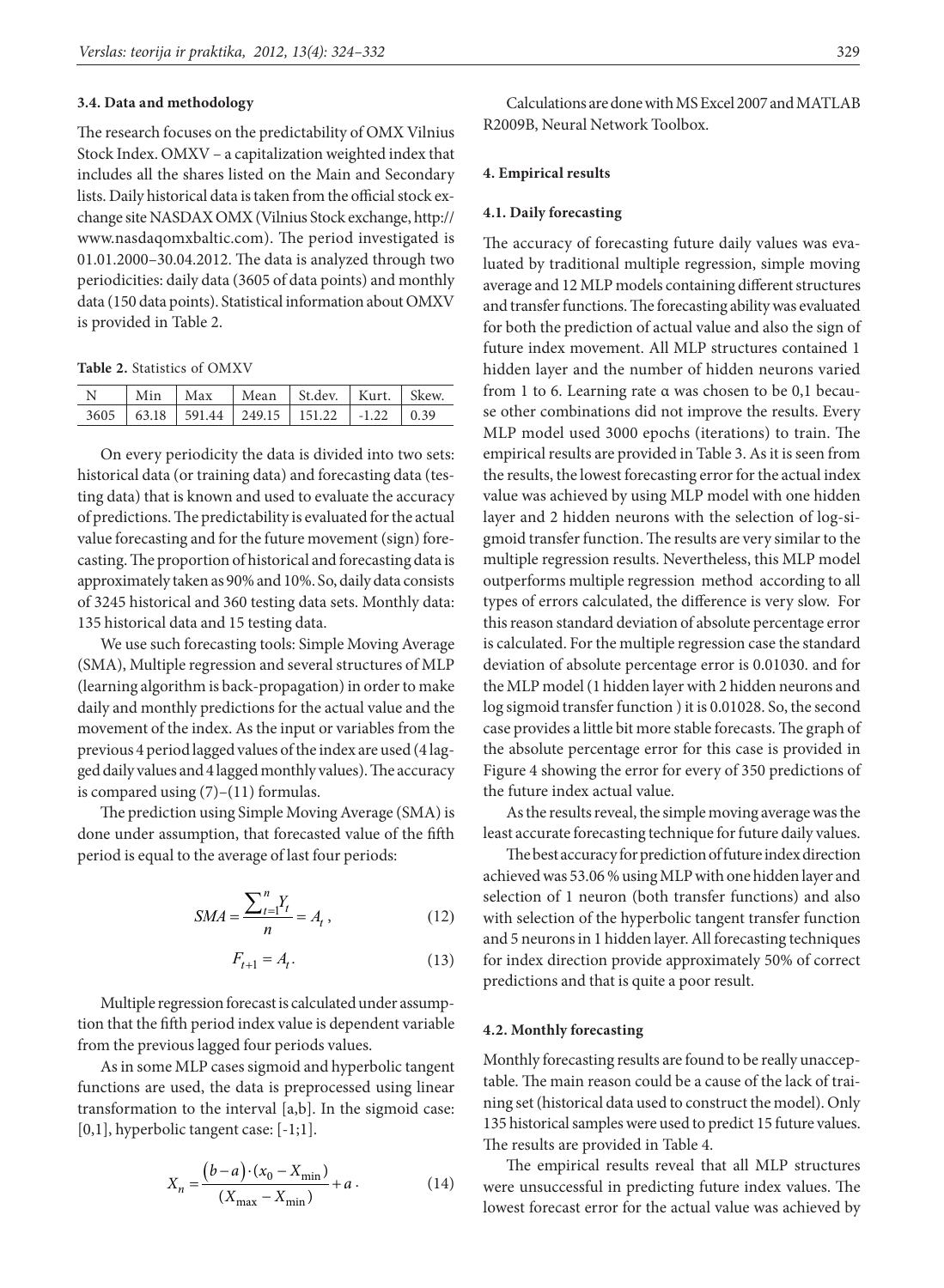|                                   | Transfer function - hyperbolic tangent |                      |             |                                   | Transfer function - log sigmoid |            |            |                |                      |  |
|-----------------------------------|----------------------------------------|----------------------|-------------|-----------------------------------|---------------------------------|------------|------------|----------------|----------------------|--|
| 1 hidden layer - 1 hidden neuron  |                                        |                      |             |                                   |                                 |            |            |                |                      |  |
| MAD                               | <b>SSE</b>                             | <b>MSE</b>           | MAPE        | Correct<br>sign (SP)              | <b>MAD</b>                      | <b>SSE</b> | <b>MSE</b> | MAPE           | Correct<br>sign (SP) |  |
| 2.6718                            | 7070.8355                              | 19.6412              | 0.7451%     | 53.0556%                          | 2.6718                          | 7070.8355  | 19.6412    | 0.7451<br>$\%$ | 53.0556%             |  |
| 1 hidden layer - 2 hidden neurons |                                        |                      |             |                                   |                                 |            |            |                |                      |  |
| MAD                               | <b>SSE</b>                             | <b>MSE</b>           | MAPE        | Correct<br>sign (SP)              | <b>MAD</b>                      | <b>SSE</b> | <b>MSE</b> | MAPE           | Correct<br>sign (SP) |  |
| 2.6618                            | 7032.1291                              | 19.5337              | 0.7414%     | 51.1111%                          | 2.6607                          | 7028.5305  | 19.5237    | 0.7412<br>$\%$ | 51.6667%             |  |
| 1 hidden layer - 3 hidden neurons |                                        |                      |             |                                   |                                 |            |            |                |                      |  |
| MAD                               | <b>SSE</b>                             | <b>MSE</b>           | MAPE        | Correct<br>sign (SP)              | MAD                             | <b>SSE</b> | <b>MSE</b> | MAPE           | Correct<br>sign (SP) |  |
| 2.7500                            | 7330.4234                              | 20.3623              | 0.7672%     | 52.2222%                          | 2.9236                          | 11212.0085 | 31.9778    | 0.8225%        | 51.1111%             |  |
|                                   |                                        |                      |             | 1 hidden layer - 4 hidden neurons |                                 |            |            |                |                      |  |
| MAD                               | <b>SSE</b>                             | $\operatorname{MSE}$ | MAPE        | Correct<br>sign (SP)              | MAD                             | <b>SSE</b> | <b>MSE</b> | MAPE           | Correct<br>sign (SP) |  |
| 2.8248                            | 8313.9507                              | 23.0943              | 0.7883%     | 50.8333%                          | 4.7524                          | 53881.3056 | 1496.8925  | 1.4120%        | 51.1111%             |  |
|                                   |                                        |                      |             | 1 hidden layer - 5 hidden neurons |                                 |            |            |                |                      |  |
| MAD                               | <b>SSE</b>                             | <b>MSE</b>           | <b>MAPE</b> | Correct<br>sign (SP)              | <b>MAD</b>                      | <b>SSE</b> | <b>MSE</b> | MAPE           | Correct<br>sign (SP) |  |
| 2.8966                            | 13886.7201                             | 38.5742              | 0.8173%     | 53.0556%                          | 2.9042                          | 10427.2433 | 28.9646    | 0.8140%        | 52.5000%             |  |
| 1 hidden layer - 6 hidden neurons |                                        |                      |             |                                   |                                 |            |            |                |                      |  |
| MAD                               | <b>SSE</b>                             | <b>MSE</b>           | MAPE        | Correct<br>sign (SP)              | MAD                             | <b>SSE</b> | <b>MSE</b> | MAPE           | Correct<br>sign (SP) |  |
| 2.9082                            | 10485.9830                             | 29.1277              | 0.8167%     | 50.8333%                          | 2.9393                          | 10701.1447 | 29.7254    | 0.8255%        | 50.2778%             |  |
|                                   |                                        | Multiple regression  |             |                                   | Simple moving average (4)       |            |            |                |                      |  |
| MAD                               | <b>SSE</b>                             | <b>MSE</b>           | MAPE        | Correct<br>sign (SP)              | <b>MAD</b>                      | <b>SSE</b> | <b>MSE</b> | MAPE           | Correct<br>sign (SP) |  |
| 2.6635                            | 7054.4705                              | 19.5958              | 0.7420%     | 51.1111%                          | 3.9180                          | 14640.9342 | 40.67      | 1.09%          | 49.17%               |  |

**Table 3.** Accuracy results for different daily forecasting techniques



**Fig. 4.** Absolute percentage error for the 350 future daily forecasts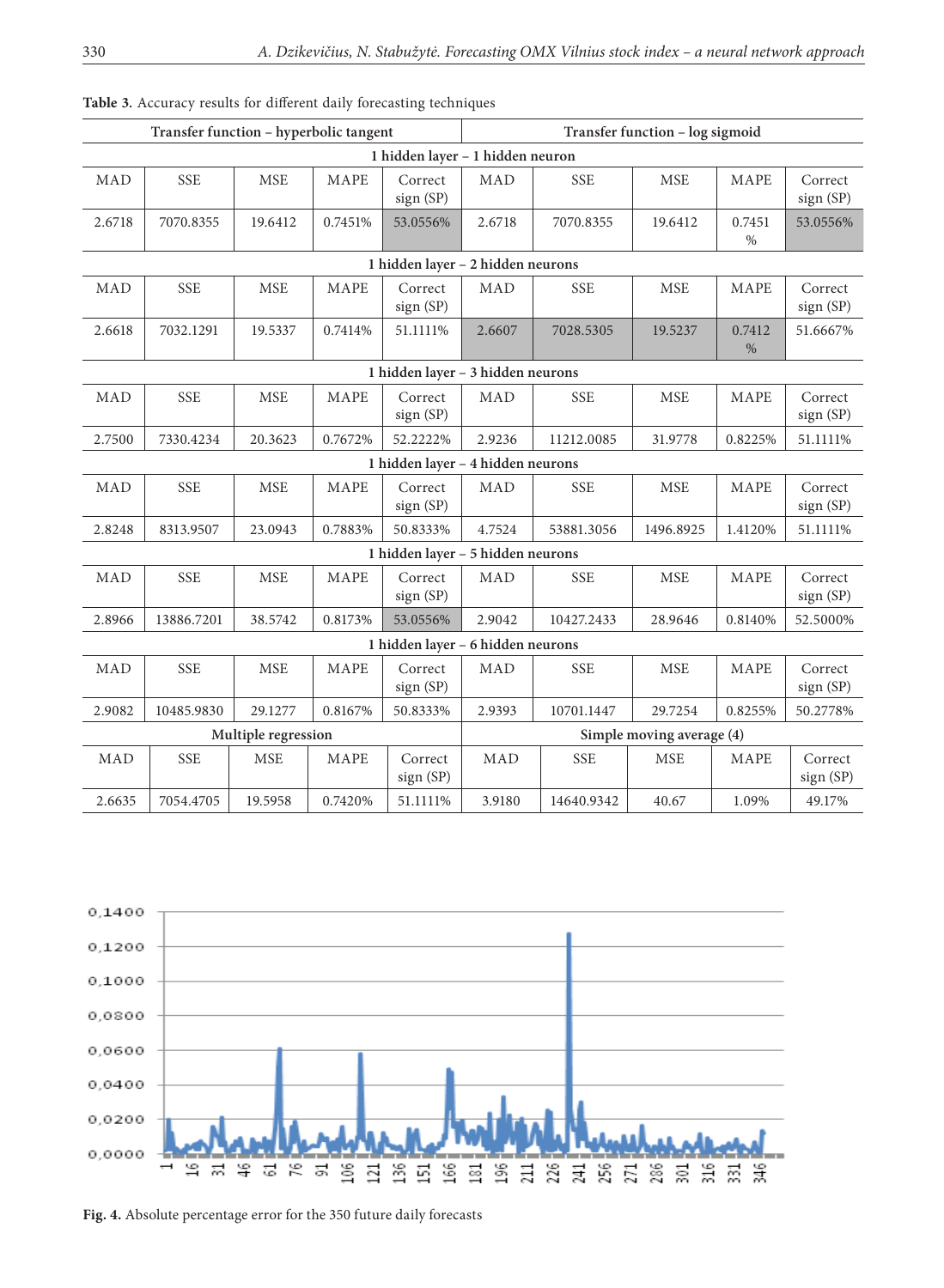| Transfer function - hyperbolic tangent |            |            |             |                                   |            | Transfer function - log sigmoid |            |             |                      |  |  |
|----------------------------------------|------------|------------|-------------|-----------------------------------|------------|---------------------------------|------------|-------------|----------------------|--|--|
| 1 hidden layer - 1 hidden neuron       |            |            |             |                                   |            |                                 |            |             |                      |  |  |
| MAD                                    | <b>SSE</b> | <b>MSE</b> | MAPE        | Correct<br>sign (SP)              | <b>MAD</b> | <b>SSE</b>                      | <b>MSE</b> | <b>MAPE</b> | Correct<br>sign (SP) |  |  |
| 17.2318                                | 9213.7714  | 614.2514   | 5.0885%     | 40.0000%                          | 17.2318    | 9213.7714                       | 614.2514   | 5.0886%     | 40.0000%             |  |  |
| 1 hidden layer - 2 hidden neurons      |            |            |             |                                   |            |                                 |            |             |                      |  |  |
| MAD                                    | <b>SSE</b> | <b>MSE</b> | MAPE        | Correct<br>sign (SP)              | <b>MAD</b> | <b>SSE</b>                      | <b>MSE</b> | MAPE        | Correct<br>sign (SP) |  |  |
| 20.3298                                | 9379.2678  | 625.2845   | 8.8388%     | 46.6667%                          | 20.3298    | 9379.26.76                      | 625.2845   | 5.8388%     | 46.6667%             |  |  |
| 1 hidden layer - 3 hidden neurons      |            |            |             |                                   |            |                                 |            |             |                      |  |  |
| MAD                                    | <b>SSE</b> | <b>MSE</b> | MAPE        | Correct<br>sign (SP)              | <b>MAD</b> | <b>SSE</b>                      | <b>MSE</b> | MAPE        | Correct<br>sign (SP) |  |  |
| 19.1361                                | 10211.3395 | 680.7560   | 5.5538%     | 46.6667%                          | 26.6590    | 17170.8006                      | 1144.7200  | 8.0470%     | 46.6667%             |  |  |
|                                        |            |            |             | 1 hidden layer - 4 hidden neurons |            |                                 |            |             |                      |  |  |
| MAD                                    | <b>SSE</b> | <b>MSE</b> | <b>MAPE</b> | Correct<br>sign (SP)              | <b>MAD</b> | <b>SSE</b>                      | <b>MSE</b> | <b>MAPE</b> | Correct<br>sign (SP) |  |  |
| 25.5821                                | 14978.8270 | 998.5885%  | 7.5084%     | 33.3333%                          | 27.8724    | 18768.8735                      | 1251.2582  | 7.9776%     | 53.3333%             |  |  |
|                                        |            |            |             | 1 hidden layer - 5 hidden neurons |            |                                 |            |             |                      |  |  |
| MAD                                    | <b>SSE</b> | <b>MSE</b> | MAPE        | Correct<br>sign (SP)              | <b>MAD</b> | <b>SSE</b>                      | <b>MSE</b> | MAPE        | Correct<br>sign (SP) |  |  |
| 31.8335                                | 29343.0403 | 1956.0403  | 8.8157%     | 40.0000%                          | 31.0626    | 21620.1964                      | 1441.3464  | 8.8771%     | 33.3333%             |  |  |
| 1 hidden layer - 6 hidden neurons      |            |            |             |                                   |            |                                 |            |             |                      |  |  |
| <b>MAD</b>                             | <b>SSE</b> | <b>MSE</b> | MAPE        | Correct<br>sign(SP)               | <b>MAD</b> | <b>SSE</b>                      | <b>MSE</b> | MAPE        | Correct<br>sign(SP)  |  |  |
| 32.0707                                | 26318.8587 | 1754.5906  | 9.1244%     | 46.6667%                          | 35.3390    | 31104.7844                      | 2073.6523  | 9.9803%     | 40.0000%             |  |  |
| Multiple regression                    |            |            |             |                                   |            | Simple moving average (4)       |            |             |                      |  |  |
| MAD                                    | <b>SSE</b> | <b>MSE</b> | MAPE        | Correct<br>sign (SP)              | <b>MAD</b> | <b>SSE</b>                      | <b>MSE</b> | MAPE        | Correct<br>sign(SP)  |  |  |
| 15.2200                                | 6309.3059  | 420.6204   | 4.4712%     | 46.6667%                          | 19.9212    | 11502.7355                      | 766.8490   | 5.9461%     | 46.6667%             |  |  |

**Table 4.** Accuracy results for different monthly forecasting techniques

using multiple regression but the results are really poor. The highest accuracy for predicting index direction is approximately 53% by using MLP with 1 hidden layer, 4 hidden neurons and selection of log sigmoid transfer function. It is quite the same result as for making predictions for daily future index movements, but other forecasting techniques provided less than 50% of correct predictions.

### **5. Conclusions and further investigation**

In comparison of forecasting future OMXV index using daily and monthly basis, the daily predictions are several times more accurate. In making daily predictions the lowest forecasting error was achieved by using MLP with 1 hidden layer and 2 hidden neurons with the selection of log sigmoid transfer function. The best index direction

movement forecasting was also made by using several MLP model's topologies – 53.06%. In this case MLP model outperformed both traditional multiple regression and simple moving average methods.

Monthly predictions are found to be really poor. Multiple regression method outperforms moving average and all MLP structures in forecasting the actual value but nevertheless the results are inaccurate. The best direction forecast is done by MLP with 1 hidden layer, 4 neurons and log sigmoid transfer function – 53.33%.

Further investigations may be improved by adding more variables, using not only consequent lagged historical values. For the reason that this research uses only one type of neural network – feedforward network, also, more neural network types should be discussed including different algorithms of learning.